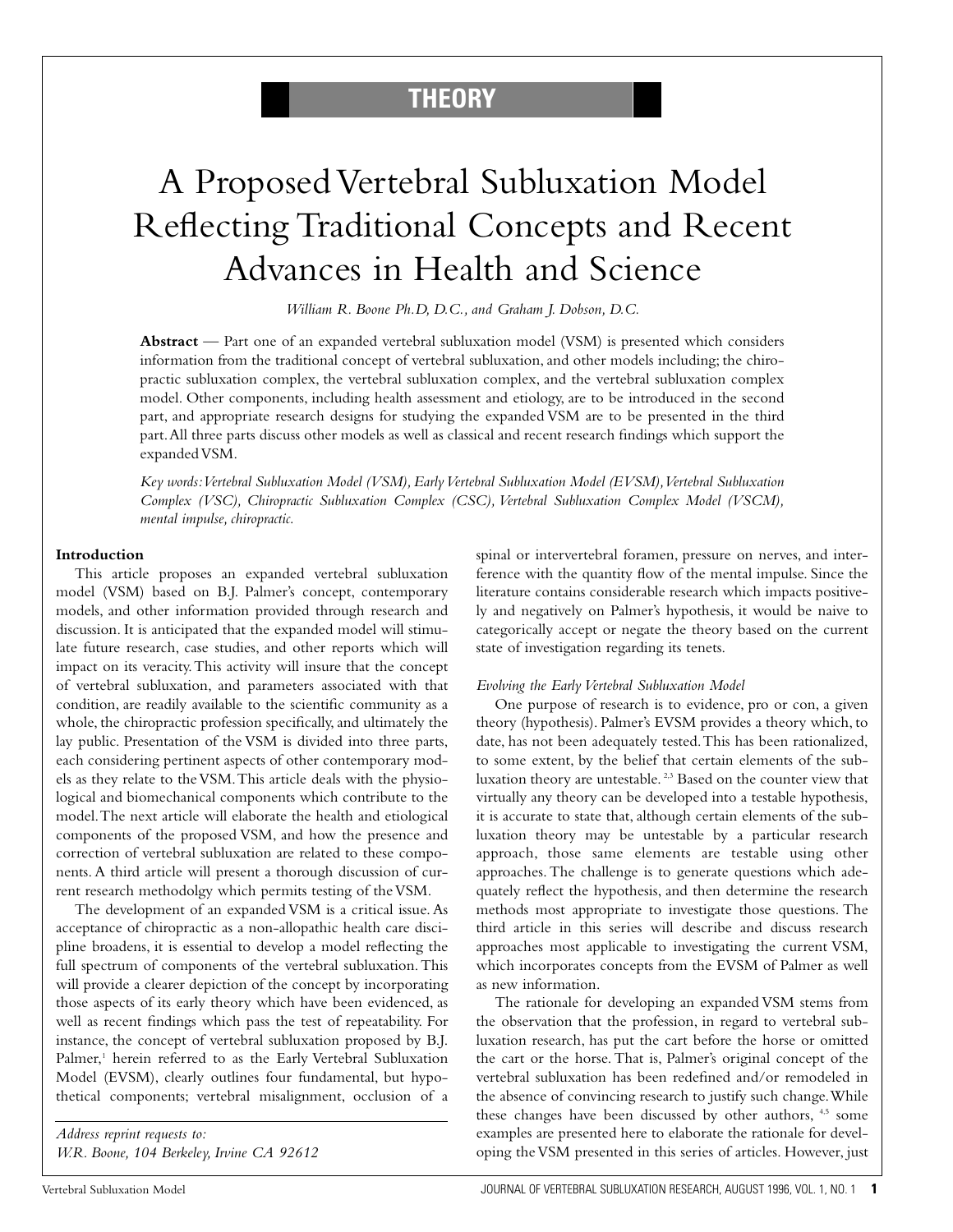as change to the EVSM in the absence of scientific evidence is unreasonable, it is also unreasonable to advocate, on philosophical grounds alone, that the EVSM be accepted. The intent of developing an expanded model, incorporating traditional concepts as well as new information, is to re-balance or re-set the approach utilized in investigating the vertebral subluxation.

In order to advance the profession through appropriate study of its theoretical tenets, it is essential to establish definitions of the vertebral subluxation concept which *reflect* the theoretical base, not ignore it. Definitions serve the purpose of phrasing theory in terms that can be ultimately translated into quantifiable expression.The functional definition thus becomes a basis for developing operational definitions which describe the specifics of a concept. Operational definitions are usually the tool of the researcher.They define in terms of how to measure the phenomenon under investigation and usually contain a hypothesis to be tested. Figure 1 shows the continuous relationship between the formulation of a theory (which would include its definition), and the research process which provides information regarding the veracity of its components and affects its evolution.

The importance of definition has created a conundrum for the profession. Instances of rephrasing the concept of vertebral



**Figure 1. The functional model which evolves through the process depicted, will be the product of considerable evidence gained through many studies demonstrating repeatable findings.**

subluxation accompanied by redefinition or omission of part of its theory, have removed it from the overall concept as proposed by Palmer.This is exemplified by defining its clinical manifestations as a syndrome, or "...aggregate of signs and symptoms that relate to pathophysiology or dysfunction of spinal and pelvic motion segments or to peripheral joints." <sup>6</sup> Thus, an interesting phenomenon has arisen in chiropractic. In the absence of research to justify the change, several different functional definitions have been developed which have supplanted the theoretical definition of Palmer. This is evident when reviewing the accepted definitions of subluxation by the profession's two largest organizations. Although both are functional, neither *reflects* the theoretical considerations found in the EVSM of Palmer.

The first definition has been accepted by the International Chiropractor's Association since 1987. <sup>7</sup>

"Any alteration of the bio-mechanical and physiological dynamics of the contiguous spinal structures which can cause neuronal disturbances."

The American Chiropractic Association has defined subluxation<sup>8</sup> as follows:

"An aberrant relationship between two adjacent structures that may have functional or pathological sequelae, causing an alteration in the biomechanical and/or neurophysiological reflections of these articular structures, their proximal structures, and/or body systems that may be directly affected by them."

While no judgment is intended, it is important to draw attention to these functional definitions in terms of the respective models each frames for study.The ICA definition implies vertebral subluxation by restricting the expression of altered dynamics to the spine and contiguous structures, while the other makes no mention of the spine or its contiguous structures. However, the definition adopted by the ICA diverts from specificity by incorporating the expression "neuronal disturbances" which could of course include any disturbance. The movement away from the specificity of Palmer's EVSM as a condition of the spine and its contiguous articulations, to any anatomical articulation is evident in the definition adopted by the ACA, thus opening the subluxation research direction to include any two adjacent surfaces. Nevertheless, both definitions recognize that involvement of the nervous system is essential to a subluxation definition, albeit the concept of interference to the mental impulse is omitted or generalized into a melange of other phenomena.

Even if altering the EVSM can be justified for the sake of framing a model for investigation, a research model reflecting either of the definitions above still remains incomplete. In both of these functional definitions, consideration of the mental impulse is absent. Consequently, the concept has virtually disappeared from contemporary subluxation research, via the definitions proposed by these organizations, or been equated with the action potential. 9This omission has been unfortunate, and is not likely to add light to the problem of elucidating the vertebral subluxation. Morat, <sup>10</sup> holding this same view has stated, "...in science as elsewhere, it is always imprudent to run foul of infor-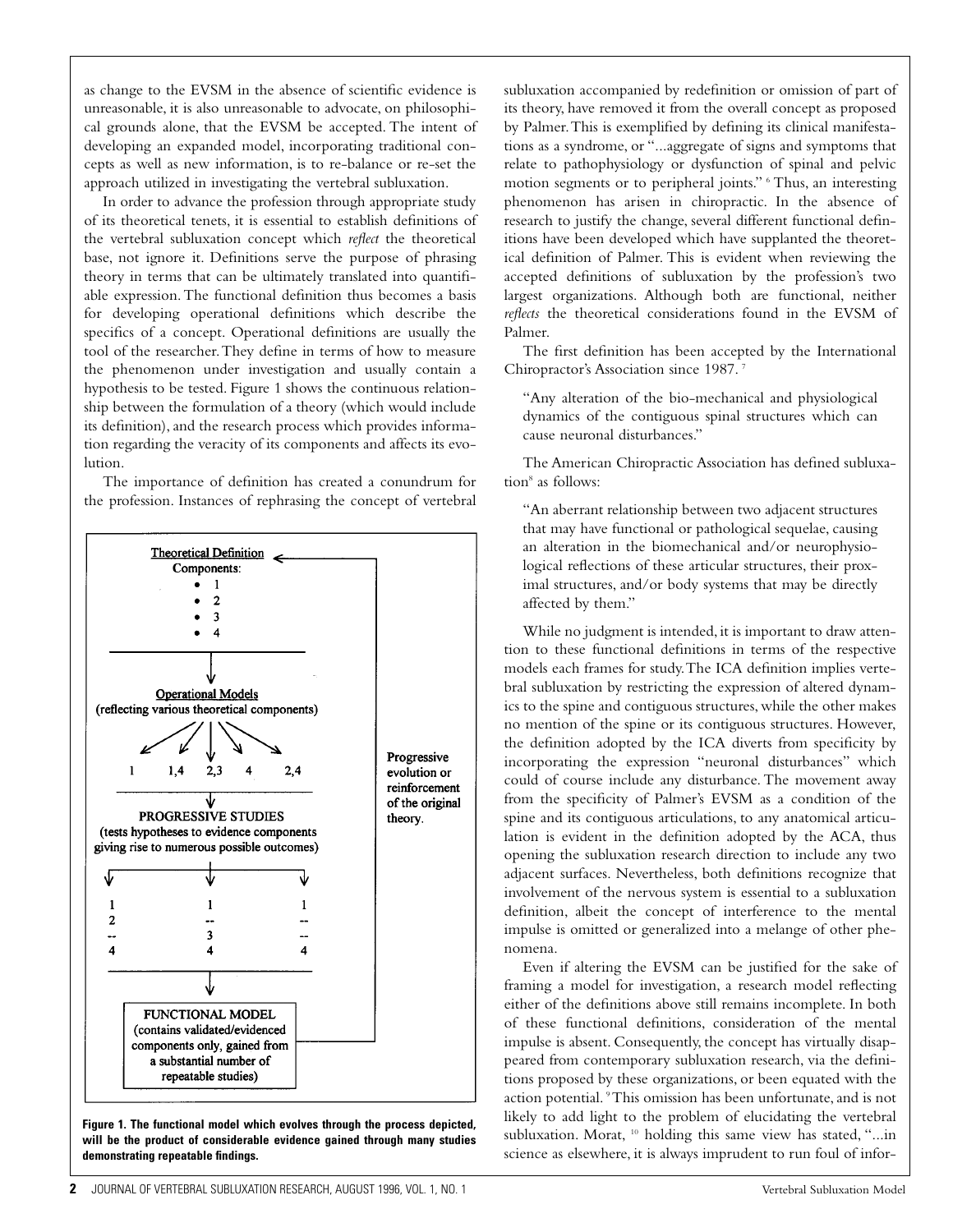mation given by common sense, and a problem is not solved when one of the terms is omitted."

Ironically, the transition away from the EVSM has been fostered by clarification efforts.The quality work accomplished by several chiropractors to conceive and describe the Vertebral Subluxation Complex (VSC), and to arrange it in the form of a model, has contributed immensely to descriptions of certain aspects of the EVSM and has elaborated a degeneration sequelae likely to follow if those aspects remain uncorrected. However, as will be discussed in this article, the VSC in its current conceptual and modeled form, lacks inclusion or consideration of the full spectrum of components originally associated with the term. Consequently, without a contemporary model to link current research with the EVSM of B.J. Palmer, the traditional view of vertebral subluxation is likely to disappear, not as a result of research failing to demonstrate its veracity, but as a consequence of remolding and redefining efforts to make it a more acceptable term for other disciplines.

It has been proposed that an operational definition, beyond theoretical considerations, be developed by a consensus approach to establish testable components of the subluxation theory. <sup>11</sup> In partial agreement with this perspective, it is apparent that operational models must be developed from which to conduct investigative studies. It is suggested, however, that the operational definitions should be derived from functional definitions *reflecting* the theory, not going beyond it or excluding it. Additionally, rather than develop a profession wide consensus definition, it seems more appropriate to the research paradigm for continuous operational definitions to arise as a consequence of the need to conduct scientific studies involving different investigative designs.This approach would allow for the testing of new perspectives and traditional concepts. In this regard, the current VSM is based on a functional definition which *reflects* the components of the original theoretical definition in a manner providing several areas for operational definitions appropriate for testing through innovative research. The VSM emerging from this process will eventually reflect a consensus of appropriately accumulated research, rather than a consensus of opinion.

In order to properly assess the EVSM, as proposed by Palmer, as well as evolving new concepts regarding the vertebral subluxation, it is necessary to investigate all pertinent parameters, theoretical and demonstrated. It is clear that the onus to conduct appropriate studies relative to this topic, rests with the institutions which advocate and educate students in regard to correction of vertebral subluxation, field practitioners who witness the health benefits of subluxation correction in their patients, and technique developers who provide innovative approaches to the detection and correction of vertebral subluxation. In an attempt to assist that process, the present and subsequent articles deal with events and information which impact specifically on the evolution of the concept of vertebral subluxation.The information is presented with the anticipation that it will contribute to a progressive depiction of this condition reflecting the latest advances in research.

Since there are several well recognized scientific methods of investigation, which will be discussed in the third part of the VSM, it is essential that several "operational" definitions which *reflect* the full spectrum of vertebral subluxation theory be presented for study by these methods. As the significance of this perspective, relative to the development of the proposed VSM, is presented, the insight of Keating<sup>12</sup> seems pertinent:

"What of subluxation? Will we ever set aside the political uses of these supposed spinal boo-boos long enough to operationally define and investigate their potential role in health and illness? If we were to cease propagandizing subluxation as "the silent killer" and study it as a serious scientific phenomenon, who knows what we might find? Yet, so long as we insist on emphasizing the chiropractic lesion as our political "raison d'etre," the real "tragedy of the subluxation" will continue to be our ignorance of it."

The present model is designed to accept this challenge. In doing so, it becomes necessary to develop a functional definition which also encompasses parameters dealing with etiology and health and to include, for scientific investigation, those aspects of the vertebral subluxation which are likely to impact on these phenomena.

#### *Establishing the Groundwork*

A plausible vertebral subluxation model must consider findings from a combination of research approaches which, through a significant body of direct or indirect evidence, supports or negates any proposed components of vertebral subluxation.Among these are investigations, including descriptive and observational studies, which evaluate vertebral subluxation theory by testing its hypotheses; clinical research which investigates the validity, reliability, and accuracy of techniques; and protocols which affect correction of the condition.Additionally, appropriately designed and controlled clinical studies to assess changes in various types of organismal dysfunction at the biomechanical, physiological, and biochemical levels, as a function of vertebral subluxation and its correction, are essential. Also, Self-reported patient outcomes investigating the efficacy of subluxation correction care are also important in evaluating changes in health and health-related quality of life issues "before" and "during" different stages of lifetime care. A complete model representing a multi-dimensional phenomenon must also consider epidemiological studies assessing the etiology of vertebral subluxation as it relates to environmental, emotional, physical, physiological and biochemical stress. Case studies which impact on parameters of subluxation-correction care including etiology, clinical methodology, patient responses to care in terms of overall health, and reports of interesting reversals in dysfunction related to vertebral subluxation correction,are tantamount to the development of a complete VSM.

Because of the multi-dimensional nature of vertebral subluxation, special attention must be given to the methods used to assess its presence and arrest, reduce, or correct the condition. This consideration requires that a VSM include the various techniques and approaches which are specifically directed at these objectives. Since subluxation-based chiropractic care is abundantly endowed with techniques, it is incumbent upon the various developers and advocates of a particular approach to foster and conduct research which provides unbiased evaluation of the technique's efficacy in regard to the detection and correction of vertebral subluxation. For those techniques, or other clinical approaches, which show unbiased evidence of efficacy and pos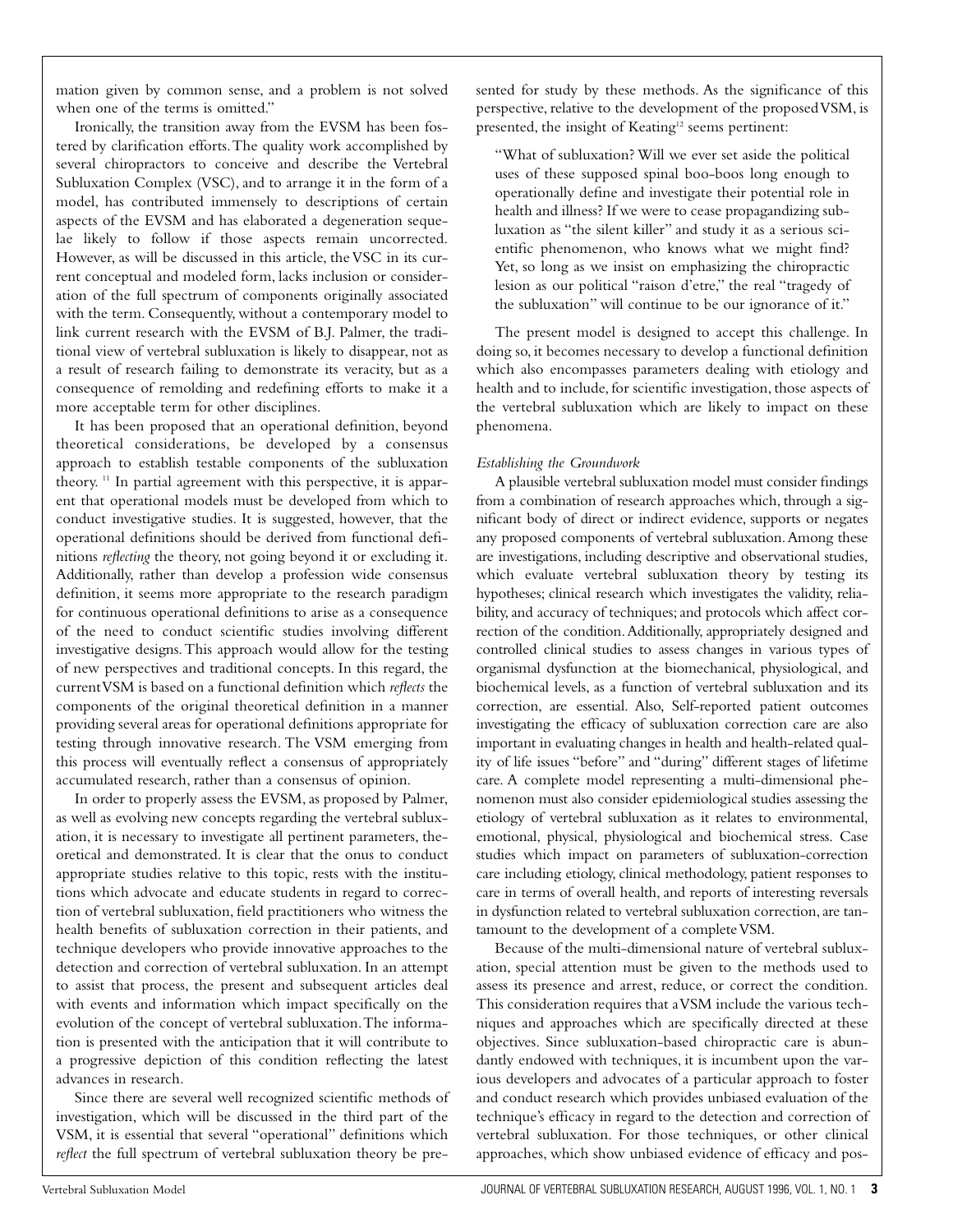itive outcomes, it is then appropriate to include information which relates the technique to its purported level of intervention in the VSM.

Since there are acknowledged and documented differences in clinical objectives, protocols, and practice philosophies within the profession, <sup>13</sup> a single functional definition developed to encompass such a broad base would, of course, lose its specificity.The VSM presented in this article is, therefore, reflective of the following functional definition of vertebral subluxation:

A vertebral subluxation is a potentially reversible and/or preventable alteration of the intervertebral relationships of one or more articulations of the spinal column or its immediate weight bearing components of the axial skeleton; accompanied by a change in the morphology of the tissue occupying the neural canal and/or intervertebral foramina; as well as an alteration of neural function sufficient to interfere with the transmission of organizing information, believed to be homologous to the mental impulse, thus contributing to negative health outcomes.

The major contribution to the development of this definition was made by a group of chiropractors and other educators, and has been modified and adopted specifically for the current model. <sup>14</sup> It is not intended to reflect a profession-wide consensus, but it does provide testable tenets, serving as a basis for the development of many different operational definitions.While it includes the four components of the EVSM, it does not exclude the advent of additional information, nor suggest a definitive sequence in which the components develop or are expressed. The definition includes recognition that neurological function may be altered at the nerve conduction level, but for a vertebral subluxation to be present the alteration need only be sufficient to result in an inhibition or cessation of the flow of "organizing information," proposed to negatively affect health. Organizing information is viewed, in this definition, as being homologous with the "mental impulse."A case is made for this position as the VSM is presented.

#### **The Vertebral Subluxation Model**

In developing the present model, it is necessary to first consider where investigation has led in regard to an understanding of the traditionally proposed components of vertebral subluxation.

# *The Early Vertebral Subluxation Model*

From the inception of chiropractic in 1895, the groundwork was established for elucidating the significance of the "adjustment" performed by D.D. Palmer.The observation that hearing could be affected by thrusting into the spine still remains a point of controversy and inquiry. Nevertheless, following that momentous event, the work of B.J. Palmer led to the development of a definition of the concept of vertebral subluxation referred to in this article as the EVSM.

As previously described, the EVSM included four theoretical components; (1) a vertebra out of normal alignment to its corespondents above and below, which (2) does occlude a foramen (spinal or intervertebral), which (3) does produce pressures upon nerves, thereby (4) interfering and interrupting the normal quantity flow of mental impulse supply between brain and body. Palmer also added that this condition thus becomes the cause of all dis-ease.The term dis-ease is described and discussed in the second article concerning the VSM. Considerable research has been conducted in a variety of disciplines which impact on the components identified in the EVSM. Other review articles have covered and evaluated many of these studies thoroughly. 15,16,17,18,19 The present article, therefore, refers to a select number of investigations which, in the opinion of the authors, are especially germane to the issue of the present VSM.

## *Vertebral Misalignment*

Static and dynamic elements of vertebral misalignment are apparent at the gross level through plain film radiographic imaging, 20,21,22 and segmental and intersegmental movement, in general, by videofluroscopy, 23,24 and magnetic resonance imaging. <sup>25</sup> Detection of change in vertebral position on static x-ray can be enhanced by biplanar radiographic analysis, <sup>26</sup> and dynamics associated with changes in vertebral position have been well documented for the cervical spine, described by Jirout as synkinesis, 27,28,29 and Burns 30 as coupling of lateral flexion and rotation.

It is important to note that measurement of aberrations in the millimeter range, or when changes are only separated by a degree, require a high level of accuracy.While reports 31,32 vary in terms of inter-and intra-examiner reliability of various marking systems, Rochester<sup>33</sup> found "acceptable" to "very good" interand intra-examiner reliability among four practitioners analyzing, and re-analyzing 10 sets of upper cervical film. Parameters which were examined included atlas, odontoid, C2 spinous, and lower angle lateralities as well as other misalignments.Although examiners used both manual and computer-assisted analysis, reliability estimates ranged from 0.83 - 0.96 for all measurements of laterality, and 0.54 to 0.68 for rotational misalignments. Other measurements also reflected similar ranges of reliability.

Even in consideration of the ubiquitous presence of human and mechanical error, it is evident that changes in alignment of vertebra can be determined with accuracy, precision, and reliability at the inter- and intra-examiner levels. The detection of aberrations of vertebral alignment leaves little doubt that misalignment of vertebral segments exists, and is detectable with good reliability by skilled chiropractors. It is also evident that continuing studies in this area are important for assessing quality control at the practice level and determining the best methods of detecting vertebral misalignments. Similar studies can also be used by chiropractic colleges to evaluate the efficacy of this element of the educational program.

# *Foraminal Occlusion (Encroachment)*

The second component of vertebral subluxation, intervertebral foraminal occlusion, or encroachment, has been evidenced by Jackson, <sup>22</sup> Hadley, <sup>34,35,36</sup> Breig and Marion, <sup>37</sup> and Rosomoff and Rossman<sup>38</sup> spanning a period of over forty years. The classic work of Hadley in postmortem studies demonstrated the presence of foraminal encroachment throughout the spine in a number of human cadavers. Similar findings have been reported by Kovacs, <sup>39</sup> Sunderland, <sup>40</sup> and Epstein et al. <sup>41</sup> These studies indicate that foraminal encroachment is a well accepted phenomenon.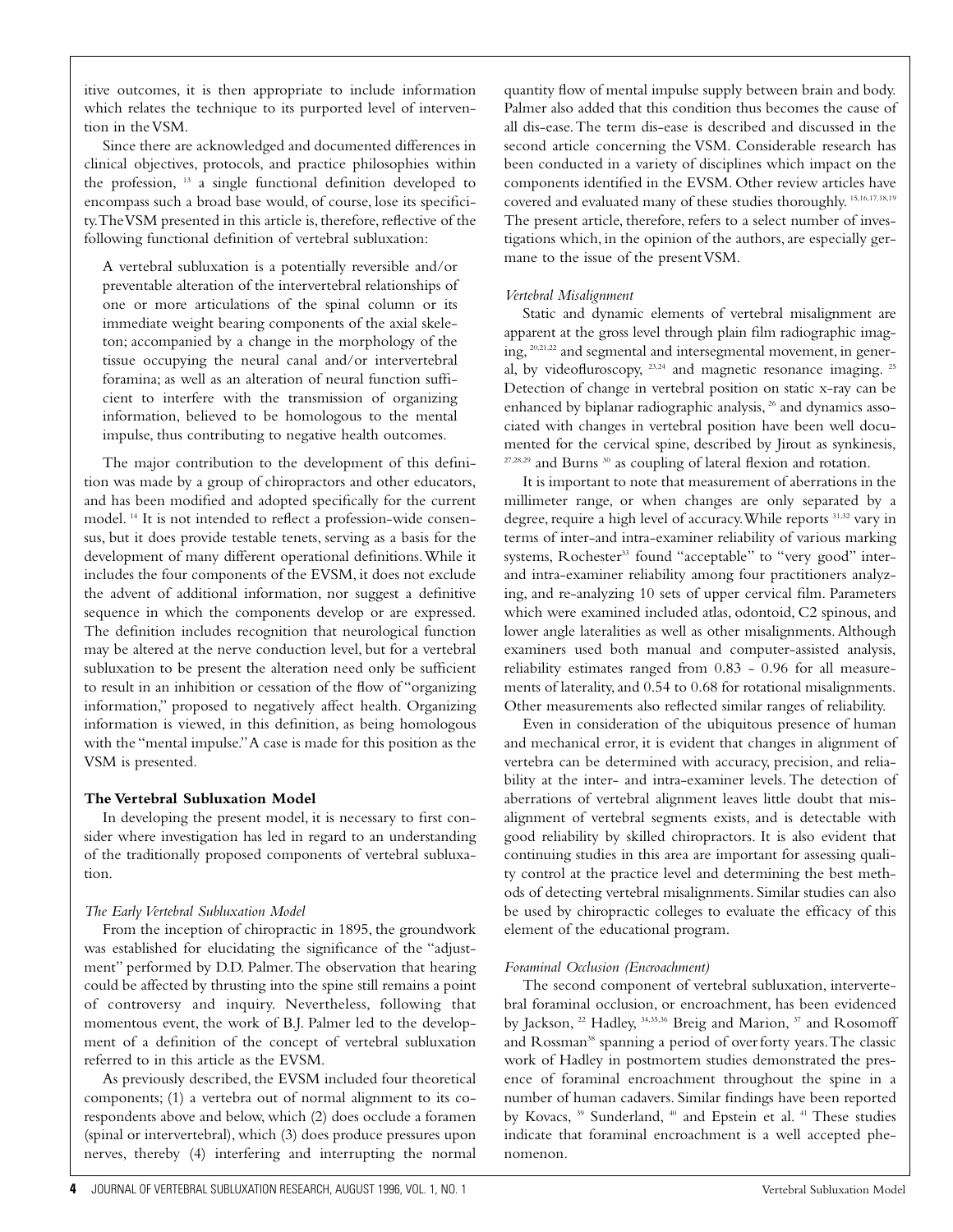Palmer<sup>42</sup> also proposed that occlusion could involve the spinal canal as well as the IVF. In this regard, information which relates to changes in the spinal canal are considered in the next section.

#### *Neural Pressure and Neural Dysfunction*

The studies of Hadley also served to support the concept of nerve pressure associated with foraminal encroachment. Although he concluded that nerve pressure was unlikely to arise in the thoracic spine as a result of foraminal encroachment, due to the size of the foramina in that region, his studies revealed tissue damage to the dorsal nerve root epineurium supported by histological studies showing cellular damage in the cervical, thoracic, and lumbar spine of cadavers. Similar studies supported by Hadley's findings were also performed by Lindbloom and Rexed. <sup>43</sup> Even though these studies are not recent, there is no current information to suggest the findings merit re-evaluation. Therefore, it is reasonable to accept these studies as support for the hypothesis that foraminal occlusion can, at least in some areas of the spine, result in nerve pressure sufficient to cause observable physical damage at the gross and cellular levels or at the level of the nerve root.The findings of these studies also suggest that pressure exerted on neural tissue at the level of the IVF is compressive in nature.

Additional information relevant to neural pressure has been provided by Breig<sup>44</sup>. In his survey of pathological situations responsible for histodynamic tension in the spinal cord and nerve roots, he points out that pathologically increased angulation of two or more vertebrae may be responsible for stretching or increased tension of the dura leading to neurological manifestations.This situation is further proposed to be additive since the caudal end of the dura is anchored in the sacral canal. Consequently, misaligned vertebrae in the cervical region, and possibly in the thoracic area, generating dural tension, would likely transmit this tension to the lumbar region as well. Sunderland<sup>45</sup> investigated the relationship between the meninges internally to the nerve roots, posterior root ganglion, and spinal nerves in the lower cervical spine of cadavers. He concluded that considerable freedom of movement was apparent for nerve roots within their respective IVF's in the lower cervical region. However, he also recognized that the continuity of the nerve sheath with the dural sac, and the plugging action of the dural funnel at the foramen, would limit the extent of any lateral movement when abnormal traction was exerted on the spinal nerve. Other investigators suggest that nerves in the lower cervical area occupy virtually all of the IVF to percentages ranging from 10% to 50%.46,47,48,49,50 Although considerable variation exists in the estimates of these investigators, it is apparent that the nerves throughout the spine, are subject to compressive or tension forces either through changes in the morphology of the IVF or the spinal canal, or through abnormal lateral traction.

An interesting finding comparing nerve roots and peripheral nerves, underlies the importance of pressure exerted at the IVF or spinal canal. Dorsal root ganglia (DRG) have been shown to be several times more sensitive to mechano-stimulation, such as generated by compressive forces, than peripheral nerves. <sup>51</sup> DRG often remain hyper-excited after the stimulation is ceased, whereas this phenomenon is not observed for peripheral nerves. 52 This characteristic of the DRG is likely to account for the production of pain, as well as facilitated motor responses which often accompany the pressure resulting from eccentric compression and chronic irritation or mechanical stimulation.<sup>19</sup> Compressive pressure has also been shown to damage the nerve root. Lindbloom<sup>52</sup> demonstrated that among 160 cadavers, ranging in age from 14 to 87 years, 60 showed nerve root compression. In another study, Lindbloom and Rexed<sup>43</sup> showed that nerve root compression exhibited a direct relationship to the extent of damage to the nerve root.Additionally, it was observed that most of the damage was degenerative, and primarily to the ventral root, although the dorsal root was also involved. These authors also reported that damage to the DRG was greater when compression of the nerve root was also noted.

Nerve roots, when under increasing tension, have also been shown to be more susceptible to loss of structural integrity, followed by degeneration, than peripheral nerves.<sup>54,55</sup> This susceptibility is believed to be due to the parallel arrangement of less supportive collagen fibers in nerve roots as opposed to peripheral nerves. This observation, coupled with the fact that nerve roots lack the tough connective tissue coverings which add to the structural stability of peripheral nerves, suggests an explanation as to why they are more sensitive to stimulation and vulnerable to pressure and increasing tension. In consideration of the pressures which can be created at the IVF and within the neural canal from misaligned vertebrae, adhesions, space occupying lesions, and other structural, physiological, and biochemical phenomena, it is not difficult to understand the apparent biochemical (metabolic) changes and/or aberrant neurological responses which often accompany these phenomena.

Information which relates to the three components thus far discussed, and hypothesized by Palmer; vertebral misalignment, foraminal occlusion, and neural pressure have also been considered in recent models of the vertebral subluxation. Before proceeding with information relevant to the fourth component, the mental impulse, an overview of three models is presented.

### *The Vertebral Subluxation Complex (VSC), Chiropractic Subluxation Complex (CSC), and the Vertebral Subluxation Complex Model (VSCM)*

In a movement to extend beyond a primarily descriptive approach of identifying individual subluxation components, the concept of vertebral subluxation as a complex integrating the biochmechanical, physiological, neurological, and biochemical components has been proposed. While the exact origin of the term "Vertebral Subluxation Complex," is difficult to trace, it does appear in a publication by Stiga and Flesia.<sup>56</sup> The components of the VSC, however, have been attributed to Homewood and Janse. <sup>18</sup>

Stiga and Flesia<sup>56</sup> link considerable medical research, involving progressive degenerative kinesiopathology of the vertebral motor unit (referred to by the authors as synonymous with vertebral subluxation degeneration), to other studies resulting in neuropathophysiological states, to derive a neurokinesiological couple.This coupling is postulated to exhibit reciprocal and predictable sequential degeneration of biomechanical as well as osseous and soft tissue integrity, constituting the "vertebral subluxation complex."These authors further propose that modeling of the VSC clarifies mechanisms, neuroanatomical impact, and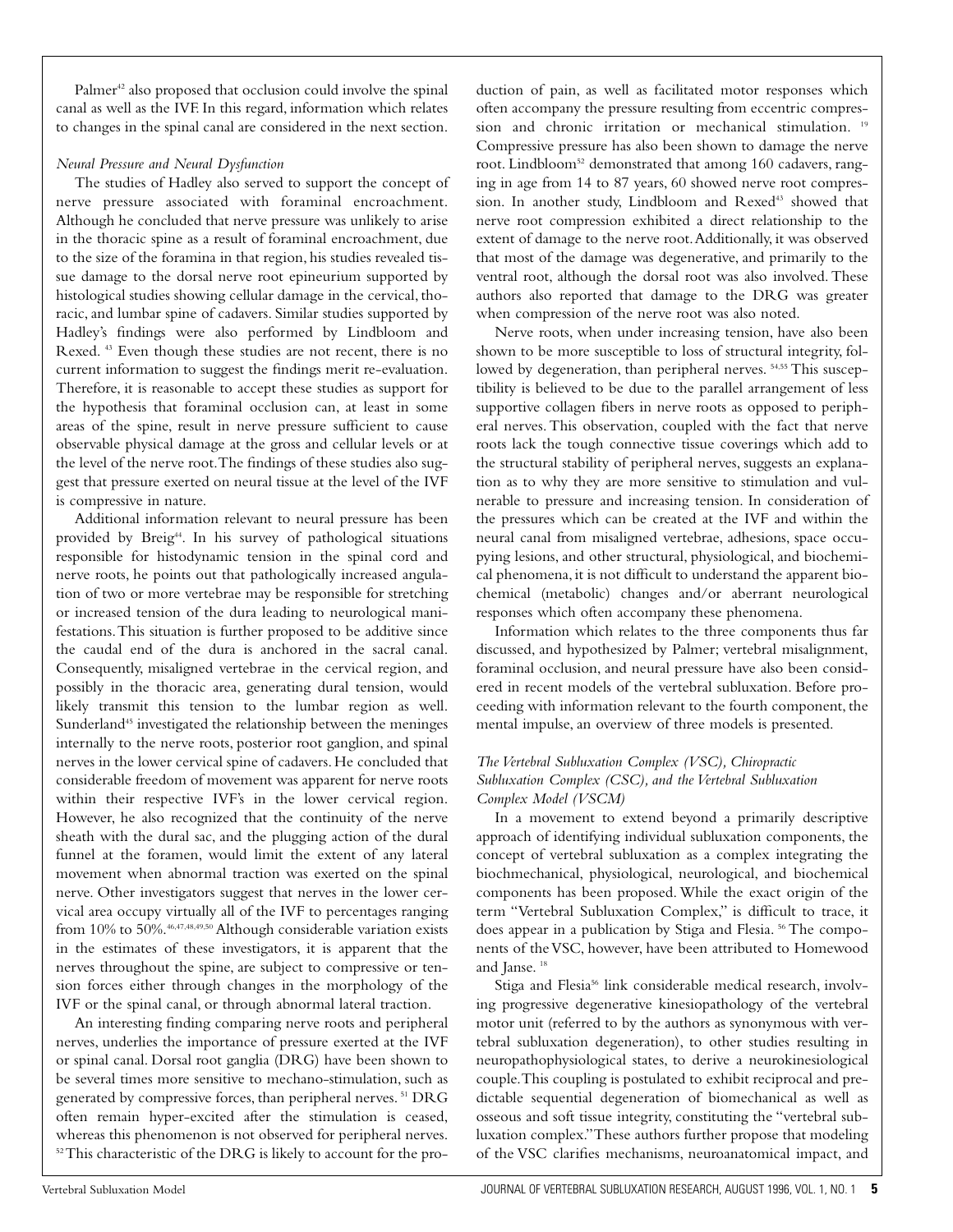therapeutic responses, with conclusions being drawn from a survey of symptomatology depicting the ultimate effects derived from the VSC.

However, the information regarding the VSC as described by Stiga and Flesia, makes no reference to which of the several definitions of vertebral subluxation it is applicable. It appears that the primary contribution of their literature study has been to connect existing findings in the medical sciences describing many forms of dysfunction such as osteoarthritic degeneration, to what would be expected to occur as a progressive consequence of such documented phenomena as vertebral misalignment, and neural encroachment; both of which are accepted components of vertebral subluxation. For example, it is proposed by these authors that the progressive phases of the VSC degenerative processes described categorically as kinesiopathology, neuropathology, myopathology, histopathology, and biochemical aberrations, are consistent with medical research findings of the same categories associated with various diseases and dysfunctional processes.

The work of Stiga and Flesia establishes a link between findings in one discipline with another. Thus the research accomplished in medicine, unrelated to the chiropractic concept of vertebral misalignment and neural encroachment, has done much to substantiate the likely (but still hypothesized) outcomes of those phenomena. Reciprocally, the chiropractic perceptions of structural misalignment and neural encroachment offer logical explanations for the etiology of degenerative processes documented by the medical profession.

A subsequent literature review by Dishman<sup>17</sup> regarding the static and dynamic components of what is termed the "chiropractic subluxation complex" (CSC), covers the same degeneration categories as the VSC, but are referred to as neural, kinesiopathological, muscular, cellular, and biochemical. Dishman does not consider subluxation to be the etiology of the category of degenerative processes, but rather one component of a complex or syndrome of intervertebral dyskinesia, dysarthrosis, or dysfunction in which the biochemical and histological components explain some of the pain mechanisms, tissue changes, and intervertebral fixation. However, as with the VSC, this literature study does not make reference to which definition of subluxation the CSC is applicable.The author does conclude that information gained from the literature supports the concept of a "subluxation complex" composed of the five categories related to a patho-mechanical disease cycle, which, if not corrected, leads to chronic degeneration. This, the author points out, explains the need for repeated spinal manipulations and prolonged care.

Lantz<sup>18,19</sup> has contributed a vertebral subluxation complex model (VSCM) which includes the five categories of the original VSC and CSC, as well as the addition of the inflammatory response, connective tissue pathology, and vascular abnormalities.The model draws from basic science, clinical science, chiropractic, medical and osteopathic literature. The significance of this model is multifold. It provides insight into the divergent views regarding the nature of subluxation and suggests an organizational structure regarding the various components as derived from contemporary information.

The organizational structure includes cellular components

involving biochemical abnormalities, histopathology, and the inflammatory response. The tissue level components involve their own respective pathologies (myopathology, vascular abnormalities, connective tissue pathology, and neuropathology) ultimately resulting in kinesiopathology which is considered to be the functional end-product of the various tissue aberrations.

Lantz elaborates the basic motion segment, fundamental to the concept of vertebral subluxation, which minimally includes two adjacent vertebrae, a disc, two posterior articulations, joint capsules, inter-transverse, and intraspinous ligaments through the term "Integrated Segmental Unit ," (ISU) referring to:

"...the basic motion segment along with associated spinal structures, such as the segmental nerves, nerve roots and dorsal root ganglion, sinu-vertebral nerves, muscles, and vascular structures, such as the radicular arteries and veins. It would also include meningeal structures, such as the dural funnel, and segmental spinal circuitry and reflex arcs. It must be recognized, too, that regional differences exist in the spine. In the cervical spine, for example, the ISU would include the vertebral arteries, and the joints of Lushka, while in the thoracic spine, it would include the costal articulations, capsules and associated ligaments."

The VSCM, proposed by Lantz, bases its central concept on immobilization degeneration.This connects the "fixation" phenomenon (viewed as a form of joint immobilization) frequently found in subluxation assessment with the documented degenerative processes of muscle, tendon, cartilage, ligaments, articular capsule, and bone which have been attributed to joint immobilization.This approach adds further substantiation to the reciprocal relationship described by Stiga and Flesia when describing the VSC and degeneration findings of conditions described by the medical community.The Lantz model of the vertebral subluxation complex also refers to trophic influences, but overlooks the significance of research in this area in regard to the EVSM. This area will be explored further as the expanded VSM is discussed.

#### *Consideration of Current Models of the Vertebral Subluxation*

The information that has been published in the context of the VSC, CSC, and the VSCM has made a major contribution to understanding three of the four components of Palmer's subluxation model.This has been accomplished by substantiating, indirectly, the hypothesized biomechanical and neurological consequences of uncorrected vertebral subluxation. By linking this hypothesis to studies conducted in regard to medical degenerative disorders, the biomechanics and consequences of vertebral misalignment, joint immobilization, neural encroachment, and neurological dysfunctions have been described and supported by this documentation. Further research in these areas, directly linking the subluxation to specific degenerative sequelae, will be necessary to broaden our appreciation of the pathomechanics and restorative processes which occur in the presence and absence of vertebral subluxation. Nevertheless, the present evidence serves the purpose of establishing the necessary credibility to justify additional research.

While information which demonstrates the progressive degenerative processes observed in many medical diseases has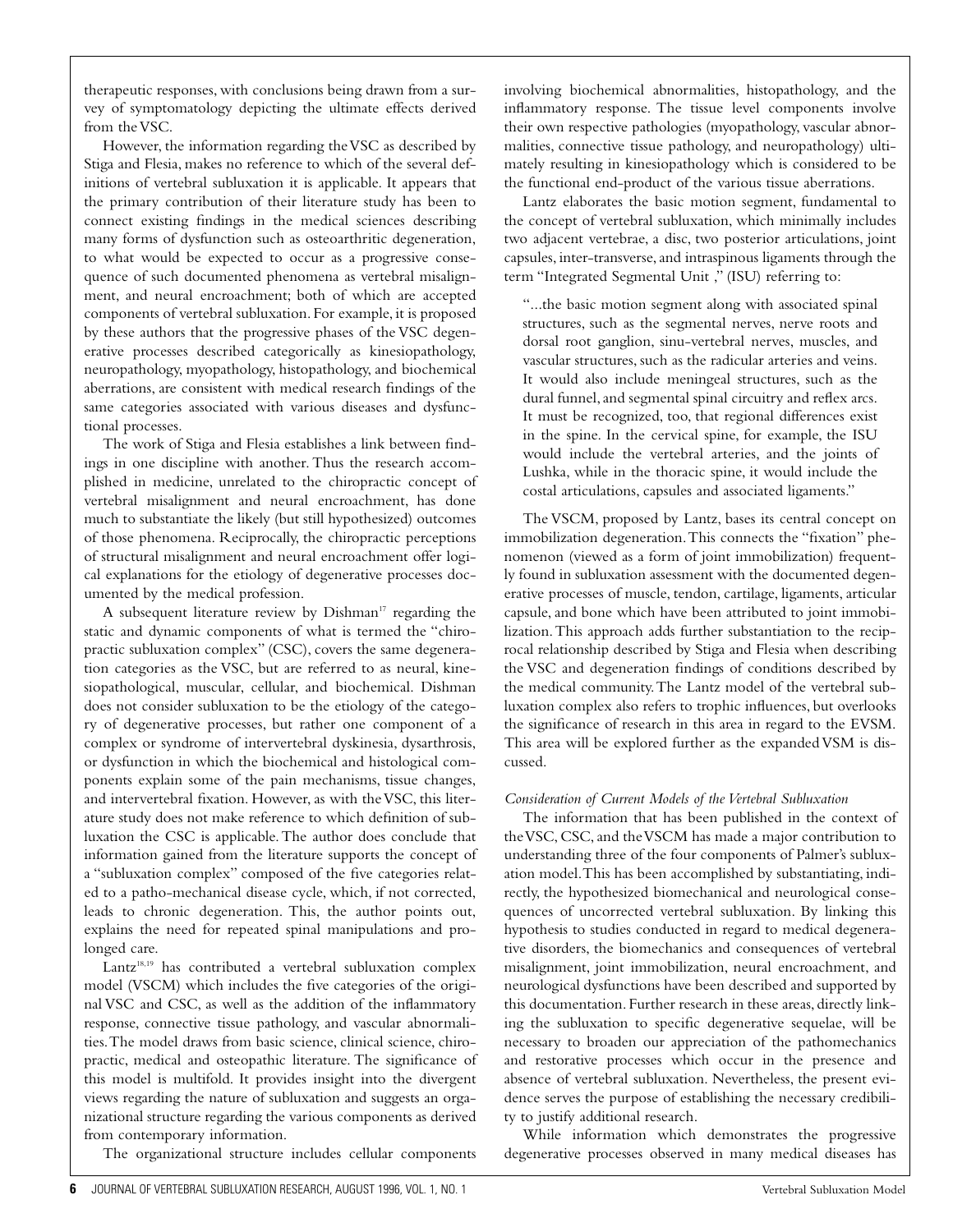been eloquently linked to degeneration sequelae hypothesized to follow uncorrected vertebral subluxation, two important points must be considered. First, as a result of clinical observations of the efficacy of detecting and affecting the correction of vertebral subluxation, it should not be presumed that all instances of this condition involve, or will lead to, the degeneration complex described in the models to date. It would not be surprising, for example, to observe little to no degenerative histopathology, myopathology, or neuropathology associated with vertebral subluxation, unless the uncorrected condition was initially severe, and/or of a relatively long duration. An analogy can be drawn from dentistry.A decayed tooth, readily observable on x-ray, is not likely to be associated with periodontal degeneration unless it has existed uncorrected for a considerable period of time. Consequently, while an appropriate model of vertebral subluxation should include the potential degenerative ramifications of its chronic presence, these potential effects are a component part of the model which may not be apparent when considering the condition relative to its acute or short term character.

Second, it is important to caution against developing a model of vertebral misalignment versus a model of vertebral subluxation. Current models have adopted the viewpoint that the fourth component of the EVSM, proposed by B.J. Palmer as the "mental impulse," is synonymous with the action potential. 9 When this assumption is made, it follows that the neurological dysfunction associated with vertebral subluxation would be those phenomena attributable to interruption of nerve conduction via the action potential. <sup>57</sup> In the models discussed in this article, this assumption has led to descriptions of myopathology related to neuropathology emanating from neural conduction deficits.While it is plausible that the degenerative consequences of vertebral subluxation, or acute neural impingement as part of the subluxation, could involve conduction loss with its well documented sequelae of symptomatology, it does not appear that loss of nerve conduction via the action potential is what Palmer was describing as the primary concept of the "mental impulse."

This caution is important to subluxation-based chiropractic. Since the vertebral subluxation models which have emerged consider only three components; misalignment of vertebra(e), occlusion or encroachment of the spinal canal or intervertebral foramen, and pressure affecting neural conduction via the action potential, then the model is not one of vertebral subluxation, but rather a "misalignment model" involving hard tissue misalignment affecting associated soft tissues. Models of this type have been in existence in the medical profession for some time. For example, it is well known that a neuropathy could arise from a cervical hard tissue lesion impinging on the brachial plexus,with predictable tissue pathology and accompanying symptoms. Consequently, a vertebral subluxation model limited to these same parameters would be nothing new, but rather a reiteration of an existing medical model involving neuropathology, myopathology, connective tissue pathology, inflammatory response, vascular response, biochemical responses, histopathology, and kinesiopathology. Such models, even in the chiropractic profession would, however, readily fall under the care regimen of spinal manipulative therapy for the correction of misalignments and the many symptomatic conditions which would be expected to accompany this aberration. It is obvious that the manipulation regimen then simply becomes another way of impacting on parameters already described and documented as a medical phenomenon.

It is apparent that contemporary depictions of the VSC, CSC, and the VSCM fall within this concept.Although the term vertebral subluxation may be applied to these models, it is argued that the application is inappropriate, as the fourth component of vertebral subluxation (mental impulse) has either not been considered, or, unnamed, it has been incorporated into the model as being synonymous with the loss of neural conduction via the action potential. While it is apparent that interference to the nerve impulse (i.e. action potential) could lead to syndromes manifesting parameters of dysfunction as previously described, it is important to include the fourth component, the mental impulse, since it has been proposed that its interference would result in loss of adaptive potential, ultimately depriving the organism of its health. <sup>58</sup>

#### *Organizing or Coordinating Information and the Fourth Component*

Stephenson<sup>59</sup> stated in 1927, that it was not fully clear what the mental impulse was. It was hypothesized however; (1) that each tissue cell requires specific mental impulses, (2) that each adaptive change requires specific impulses, (3) that they are constructive, used only for a particular moment for coordination, (4) that impulses originate through the expenditure of energy, and are propelled, perhaps through a physical movement of the cell as a contraction, (5) that although mental impulses can be radiated, the function of nerves appears to be one of gathering radiant energy and transforming it to a dynamic or flowing form, and (6) that mental impulses, also called mental force (ref., p5), are not a physical or a chemical force, nor a stimulant, and that (7) the function of the nervous system is to transmit mental force from the brain to the tissue cell and back again.

Granted, Palmer, Stephenson and their contemporaries were grappling with an advanced concept, which they admittedly did not fully understand, but nevertheless were compelled to define or describe. Regardless of their limitations, and perhaps inaccuracies, a complete VSM must evaluate this concept as to its distinctiveness from, and its relationship to, the action potential. In this regard, an immediate question arises; has any information since the writings of Palmer and Stephenson been presented which may serve to elucidate the concept of mental impulse?

Several advances and classical concepts in neuroscience provide considerable information in this regard. Physiologists have recognized the phenomenon of axoplasmic transport for over forty years. Studies have shown that various substances "flow" through the nerve cell in both directions at the same time.  $60,61$ These substances include certain informational molecules such as proteins, neurotransmitters, as well as other "growth factors." 62,63,64,65 The mechanism of propulsion behind axoplasmic flow is considered to be linked to the presence of actomyosin, a contractile protein, ubiquitous throughout the animal kingdom. <sup>66,67</sup>

Other studies suggest that a number of molecules, regardless of their size, travel at the same rate of approximately  $410 \pm 50$ mm/day independent of the size of the nerve fiber, diameter, and presence or absence of myelin. These studies suggest that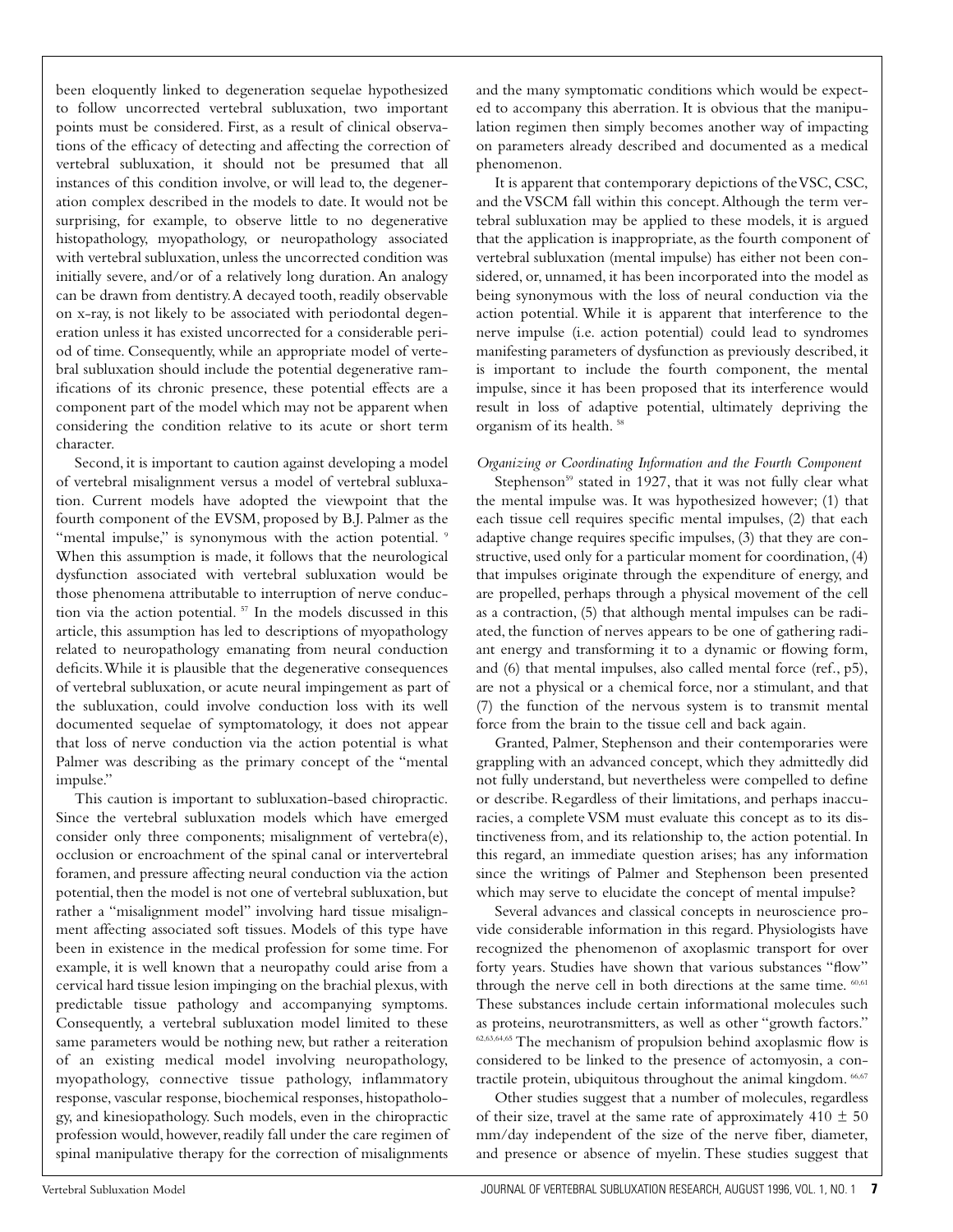molecules are exported into nerves fibers from other sites and then transported along "sliding-filaments," in a contraction-like process. 60,68 The bidirectional movement within the nerve fiber is referred to as anterograde and retrograde axoplasmic transport. Anterograde flow is associated with substances necessary for nerve growth and synaptic membrane maintenance, while retrograde flow is believed to reflect movement of substances, exported into the nerve fiber. 65,69 These substances influence regulation of enzymes associated with the production of neurotransmitters, <sup>70</sup> thus implicating these movements as important, if not essential, to development and maintenance of the neuromuscular system. <sup>71</sup> It should be noted that both anterograde and retrograde axoplasmic flow are constructive in function.

Interestingly, studies have shown that axoplasmic flow can be blocked by nerve compression. 72,73,74,75 Additionally, it has been shown<sup>50,76,77</sup> that axoplasmic flow can be blocked in peripheral nerves by pressures much less than those required to block nerve conduction. If axoplasmic flow is assumed to be a subset of or synonymous with the mental impulse, then it becomes apparent that the subluxation component of interference to mental impulses could occur independent of, or in the absence of, interference to the action potential. Information which has demonstrated the increased susceptibility of nerve roots to compression, as opposed to peripheral nerves, further emphasizes the IVF as a plausible anatomical site for nerve interference not involving the action potential. Although unsupported by direct evidence of changes in nerve root morphology following acute or chronic compression, Luttges and Gerren78 have described several areas of neural activity in the dorsal nerve root which they believed to be susceptible to compression injury, including axoplasmic transport and ephapsis. Even though peripheral nerve axoplasmic transport is more sensitive to blockage by compression pressure that nerve conduction, additional research will be necessary to affirm that axoplasmic flow in nerve roots shows a similar sensitivity.

Additional information which is pertinent to the concept of the mental impulse has been presented by Kelso, <sup>79</sup> who proposes that the reductionist method of explaining macroscopic events is limited since biological properties which arise at each level of complexity cannot be predicted from knowledge of component processes, particularly with regard to self-organization. For example, research has shown that neurons communicate by several modes of transmission, and therefore, have functions other than solely modulating excitatory and/or inhibitory activities between cells via the action potential. <sup>80</sup> In this regard, transmission has been shown to occur ephaptically.The ephapse exists where two or more axons and/or dendrites touch without forming a typical synaptic contact. <sup>81</sup> The ephaptic response has been observed in chronically denervated muscles, <sup>82,83</sup> cerebellum, and in axon tracts affected by demyelination, <sup>84</sup> the hypothalamic suprachiasmatic nucleus (site of the circadian clock),<sup>85</sup> axon-axon interfaces in post-injury neuromas, <sup>86</sup> and in the pre-innervation phase of early radiculopathy. <sup>87</sup> This finding is particularly interesting, as it suggests that information flow to tissues can occur even in the presence of denervation (i.e.total loss of the action potential). This suggests, that ephaptic transmission is independent of the action potential, while still utilizing the nerve for conveyance. Interestingly, this is also a proposed characteristic of the mental impulse.

Ephaptic responses are not considered to be an artifact, <sup>82</sup> as they can be recorded and re-recorded some days later by surface electrodes. They are believed to be a late potential evoked by every stimulus or unpredictably with unstable latency periods. They have been observed following blockage of the action potential in the suprachiasmatic nucleus in which cellular integrity was monitored through continued function of the circadian clock. <sup>85</sup> Ephaptic responses have also been demonstrated to be evoked by the electrical activity of muscle, suggesting that muscles can elicit excitation in nerves creating a reverberating cycle affecting muscle tone. <sup>88</sup>

Neurons can also communicate other than through the action potential by "volume transmission." This mode of conduction involves the flow of ionic currents and chemical signals which are transmitted or radiated from one neuron, through the fluid-filled space between cells, and received by an appropriate receptor site on another neuron.The research literature regarding this topic has been thoroughly reviewed by Agnati, et al. 89,90 These reviews suggest that every neuron may function in a dual mode; the synaptic and the volume transmission mode. Notable is the observation that neuroendocrine release appears to only involve volume transmission, including the cerebro-spinal fluid as a medium.These reviews also point out that the chemical signals which elicit the release of neuroendocrines, involved in a wide array of coordinating processes, include the classical transmitters such as the monoamines, acetylcholine, gamma amino butyric acid, and glutamate as well as other neuropeptides.

Pert et al<sup>91</sup>point out that over fifty "informational substances" have been shown to modulate brain function including behavior and mood states.These authors indicate that the signal specificity resides in distinct classes of recognition molecules (receptors), rather than through the synapse. In addition, neuropeptide receptors have been shown to occur on mobile cells of the immune system.  $92,93$  Black,  $92$  in a discussion of the emerging field of psychoneuroimmunology, has shown that the brain and the immune system interact via hormones, neurotransmitters, and other substances which travel through the blood and nervous system. Pert et al, <sup>91</sup> further suggest that neuropeptides and their receptors join the brain, glands, and immune system in a network of communication between the brain and the body.

It is also reasonable to assume that a nerve that does not conduct via the action potential, or conducts improperly, will likely lose its ability to relay information through the classic concept of synaptic transmission.This would involve information which contributes to numerous motor functions. Since many of these motor events can be invoked voluntarily, or expressed independent of the conscious mind, interference to the action potential must, therefore, also interfere to some extent with the transmission of the mental impulse.<sup>94</sup> Of interest in this regard, is the observation that deaffernated DRG can elicit action potentials. Kirk, <sup>95</sup> has shown that DRG spontaneously emit impulses following transection of the ventral root and spinal nerve distal to the dorsal root, thus isolating it from the periphery.The fact that afferent transmission can occur, independent of peripheral input, suggests that organizing information, either originating within the tissue cells of the DRG or at least arising there as a first level of tangible expression, is capable of being transmitted to the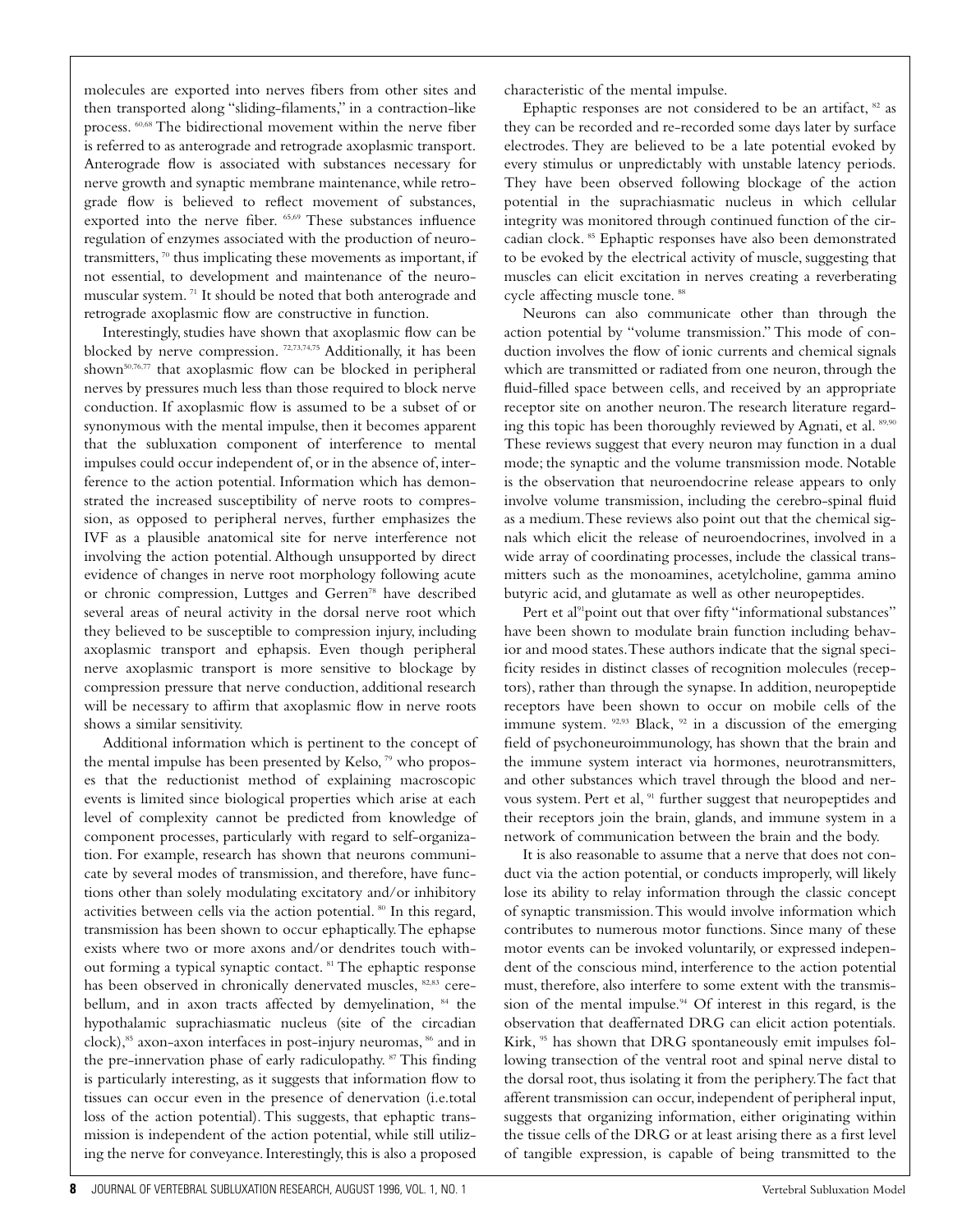brain via the action potential of the nervous system or ephaptic transmission, as previously discussed.This suggests that one level of the organizing information loop can be maintained even in the presence of transection of the physical relationship between information flowing from the brain to the tissue and back again.

The impression that arises when the information from contemporary research is sorted relative to the hypothesis of the mental impulse presented by Palmer and Stephenson, leads to several insights. First, it appears that axoplasmic flow fulfills many of the criteria hypothesized as being characteristic of the mental impulse; (1) it involves the transmission of organizing (constructive) or coordinating information, (2) substances appear to be propelled intracellularly by a contractile process, (3) it is independent of neural conduction, and (4) it can be interfered with at pressures lower than required to inhibit or cease neural conduction. Additionally, several other well documented modes of non-synaptic communication between cells, including; ephaptic transmission, volume transmission, field effects mediated by large extracellular currents, and weaker fields generated by axons during growth and repair, as well as peptide messengers postulated through psychoneuroimmunology, clearly demonstrate that other phenomena play an important role in the transmission of organizing information.These phenomena are also linked to the original hypothesis of the mental impulse in that the signals can

be radiated between cells, and the interactions between stimulus and response is specific to the event. For example, the bidirectional chemical communication between brain and tissues is regulated by cortico-trophin releasing factor which is stimulated by specific thoughts and emotions or immune activation to influence the hypothalamic-pituitary-adrenal axis and subsequent release of endocrines which play a major role in many cellular processes. 92

It is also plausible that organizing information derived from the tissue itself may influence the action potential, as opposed to being synonymous with it. <sup>88</sup> In support of such a concept, it appears possible that denervated muscles can be stimulated through ephaptic transmission. <sup>82</sup> Other study suggests that the muscle electrical activity itself could then act ephaptically, to induce action potentials in associated nerves. <sup>87</sup> In this cyclic manner, even if peripheral nerve stimulation via the action potential is lost to a muscle, its muscle character and some degree of tonus, could be retained ephaptically.

One characteristic of the mental impulse described by Stephenson, is that it is neither a physical nor chemical force. The implications of that statement are not easily interpreted relative to the other characteristics appointed to the mental impulse, which can be linked to physical and/or chemical phenomena. However, it may be that the mental impulse, as an enti-



**Figure 2. The EVSM refers to the early concept developed by Palmer. The VSC and CSC refer to the vertebral subluxation complex model advanced by Stiga and Flesia, and Dishman, respectively. The VSCM refers to the work of Lantz. The progression presented reflects the sharing and omission of those components proposed in the EVSM through the various concepts and models, and ultimately re-established in the proposed VSM of Boone and Dobson.**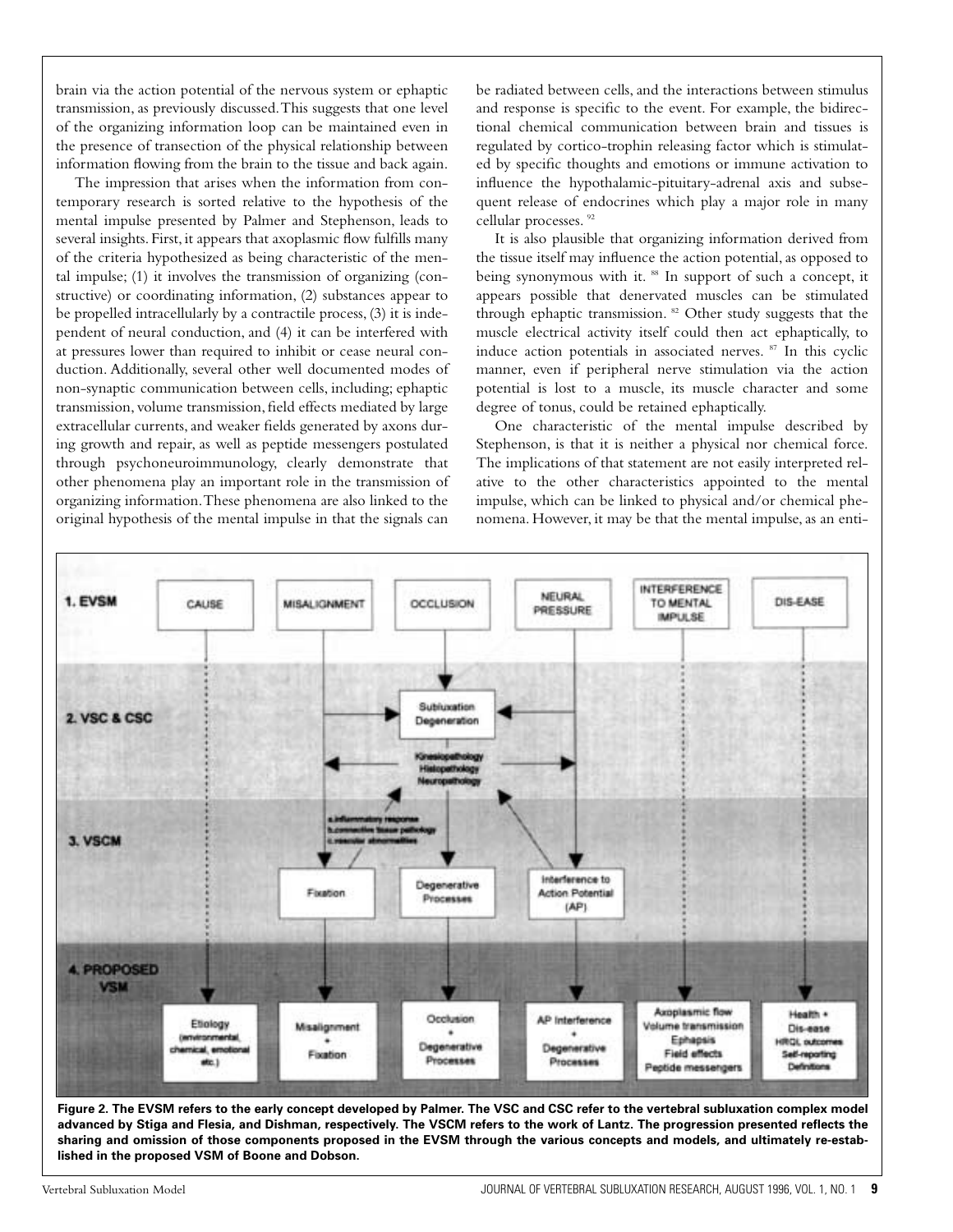ty, is undetectable by current technology, and that such processes as axoplasmic flow, volume transmission, the ephaptic effect, neurohumoral communication, and the action potential, all represent various aspects of the physical medium of the nervous system through which the mental impulse is conveyed. Nevertheless, substantial information attests to the necessity for a VSM to recognize that neural expression, relative to the transmission of organizing information, is not synonymous with only the action potential. This suggests that a vertebral subluxation could exist either in the absence of neural conduction pathology, and other pathological components of the vertebral subluxation complex and its model, or in the presence of this spectrum of pathologies. If the latter occurs, it is at that stage that the "misalignment models" merges with the VSM.

#### **Summary and Conclusions**

A VSM has been presented which includes the traditional concept of vertebral subluxation, as proposed by B.J. Palmer, as well as new information which reflects on that theory. This model has been proposed based on the observation that other contemporary models consider only the misalignment and nerve interference aspects of Palmer's theory.

Other aspects of the EVSM are also included in the current VSM, such as etiology of the vertebral subluxation and its affects on health. These aspects will be covered in the second part of this series.

Information has been presented to show a variety of ways, in addition to the action potential, by which neural cells communicate allowing for a flow of information to tissues and back to the brain. In consideration of this information, it would appear to be an oversight to eliminate the concept of mental impulse from the VSM. Investigating this phenomenon will likely require techniques aimed at evidencing its presence and influence indirectly. Research in this regard may be much like the efforts of physicists to develop methods of observing the atom and subatomic particles.

In order to sustain a VSM which incorporates interference to the mental impulse (coordinating information), the onus is upon researchers of the vertebral subluxation to link theorized manifestations of this interference to emerging models in neuroscience.This should be an exciting challenge in light of recent evidence regarding different levels of cell communication, as well as the ramifications of concepts including inter-relationships between the mind (CNS) and the immune system $96,97$  and studies documenting changes in quality of life measures. <sup>98,99</sup> This information provides further impetus to link the outcomes of vertebral subluxation correction to increased health status. An overview is presented in Figure 2 of the evolution of the components of vertebral subluxation through the various models discussed in this article, culminating in the VSM.

A description of appropriate research models for studying the parameters of the VSM will be presented in the third article of this series.The research models will be based upon approaches which impact on all areas of vertebral subluxation including its etiology, manifestations, and consequences.

*Acknowledgments:The authors would like to thank Marnie Dobson for her timely comments, critique, and assistance in the preparation of this manuscript.*

#### **References**

- 1. Palmer BJ.The subluxation specific-the adjustment specific. Davenport:The Palmer School of Chiropractic, 1934 (1986 printing): 115
- 2. Keating JC, Green BN, Johnson CD. "Research" and "Science" in the first half of the chiropractic century. J Manipulative Physiol Ther 1995; 18 (6): 357-378
- 3. Keating JC. Toward a philosophy of the science of chiropractic. Stockton: Stockton Foundation for Chiropractic Research, 1992: 29-32
- 4. Brantingham JW. A critical look at the subluxation hypothesis. J Manipulative Physiol Ther 1988; 11 (2): 130-132
- 5. Lantz CA.The vertebral subluxation complex part I:An introduction to the model and kinesiological component. Chiro Res J 1989; 1 (3): 1
- 6. Gatterman MI. Advances in subluxation terminology and usage. In: Lawrence DJ, et al, eds. Advances in chiropractic.Vol (2) St. Louis: Mosby., 1995: 465
- 7. International Chiropractor's Association definition of subluxation. November, 1987 ICA, 1901 L Street, NW, Suite 800,Washington, D.C
- 8.American Chiropractic Association synopsis of policies on public health and related matters. American Chiropractic Association, 1701 Claredon Blvd., Arlington,Virginia: 18
- 9. Leach RA. The chiropractic theories. A synopsis of scientific research 2nd ed. Baltimore:Williams and Wilkins, 1986: 27
- 10. Morat JD. Physiology of the nervous system. Chicago:WT Keener & Co., 1906, In: Palmer BJ. The subluxation specific:12 The adjustment specific. Davenport: Palmer School of Chiropractic. 1934 (1986 printing): 498
- 11. Keating JC. Toward a philosophy of the science of chiropractic. Stockton: Stockton Foundation for Chiropractic Research, 1992: 113-121.
- 12. Ibidem: 49.
- 13. Chiropractic. Seventh report to the president and congress on the status of health personnel in the united states.Washington: U.S. Department of Health & Human Services. Public Health Service, 1990.
- 14. Committee on policy formulation. Southern California College of Chiropractic. Pico Rivera, CA: 1993.
- 15. Stiga JP, Flesia JM. The "vertebral subluxation complex," research insights. Renaissance International, S.A.
- 16. Dishman RW. Review of the literature supporting a scientific basis for the chiropractic subluxation complex. J Manipulative Physiol Ther 1985; 8: 163-174.
- 17. Dishman RW. Static and dynamic components of the chiropractic subluxation complex: a literature review. J Manipulative Physiol Ther 1988; 2: 98-107.
- 18. Lantz CA.The vertebral subluxation complex part I:An introduction to the model and kinesiological component. Chiro Res J 1989; 1(3): 1-10.
- 19. Lantz CA.The vertebral subluxation complex part II.The neuropathological and myopathological components. Chiro Res J 1990; 1(4): 1-17.
- 20. Schram S, Hosek R. Error limitations in x-ray kinematics of the spine. J Manipulative Physiol Ther 1982; 5 (1): 5 - 10.
- 21. Huslig EL, Howe RW. Hyperflexion sprain of the cervical spine: a case study. J Manipulative Physiol Ther 1986; 9: 143 - 145.
- 22. Jackson R.The cervical syndrome. Springfield: Charles C.Thomas, 1977.
- 23. Report of the quebec task force on spinal disorders.Spine 1987;12 (7):S1 S23.
- 24.Tasharski C, heinze W, Pugh J. Dynamic atlanto-axial abberation: a case study and cinefluorographic approach to diagnosis. J Manipulative Physiol Ther  $1981; 4(2): 65 - 68.$
- 25. Shippel A, Robinson G. Radiological and magnetic resonance imaging of cervical spine instability: a case report. J Manipulative Physiol Ther 1987; 10 (6): 316 - 323.
- 26. Stokes I,Wilder D, Frymoyer J, et al. Assessment of patients with low-back pain by biplanar radiographic measurement of intervertebral motion. Spine 1981; 6 (3): 233 - 240.
- 27. Jirout M.The dynamics of the craniocervical junction of the lateral inclination of the head and neck.The Dig of Chiro Econ 1984; Jan/Feb: 141 - 142.
- 28. Jirout M. "Changes in the atlas-axis relations on lateral flexion of the head and neck." Neuroradiology 1973; 6: 215 - 218.
- 29. Jirout J. "Rotational synkinesis of occiput and atlas on lateral inclination." Neuroradiology 1981; 21: 1 - 4.
- 30. Jirout J, Burns RE. Author to author communication. Dept. of Neuroradiology, Neurologic Clinic, Charles University, 120 00 Prague 2, Katerinska 30, Czechoslovakia; July, 1980.
- 31. Sigler DC, Howe JW. Inter- and intra-examiner reliability of the upper cervical x-ray marking system. J Manipulative Physiol Ther 1985; 8: 75 - 80.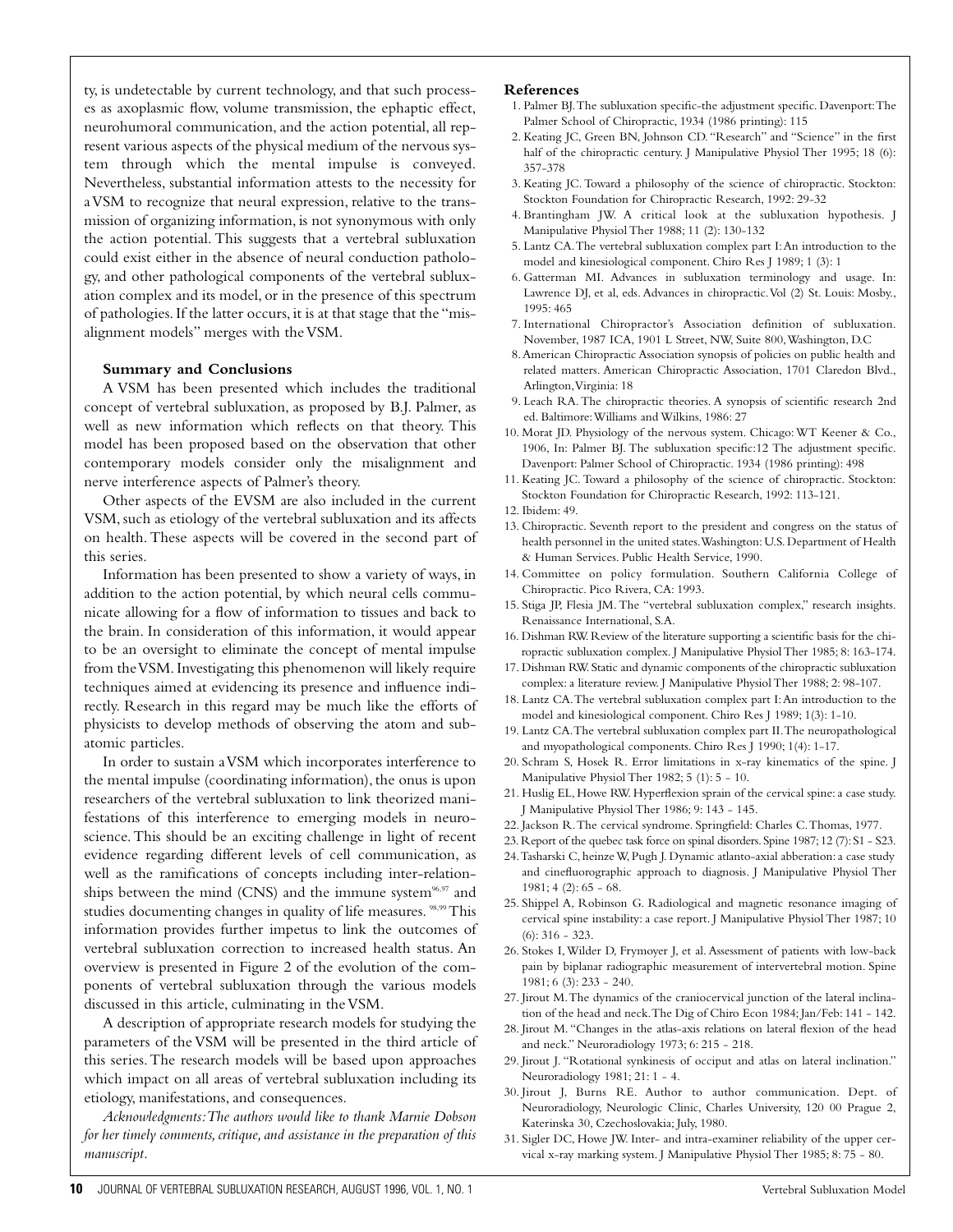- 32. Jackson BL, Barker W, Bentz J, et al. Inter- and intra-examiner reliability of the upper cervical x-ray marking system: a second look. J Manipulative Physio Ther 1987; 10: 157 - 163.
- 33. Rochester RP. Inter and intra-examiner reliability of the upper cervical x-ray marking system:A third and expanded look. Chiro Res J 1993; 3 (1): 1 - 6.
- 34. Hadley LA. Anatomico-Roentgenographic studies of the spine. Springfield: Charles C Thomas, 1964: 172 - 183, 422 - 477.
- 35. Hadley LA. Intervertebral joint subluxation, bony impingement and foramen encroachment with nerve root changes.Am J Rontgenol Rad Ther 1951; 65: 377 - 402.
- 36. Hadley LA. Constriction of the intervertebral foramen. JAMA 1949; 140: 473 - 476.
- 37. Breig A, Marions O. Biomechanics of the lumbosacral nerve roots. Acta Radiol 1962; 1: 1141 - 1160.
- 38. Rosomoff HL, Rossman F.Treatment of cervical spondylosis by anterior cervical diskectomy and fusion.Arch Neurol 1966; 14: 392.
- 39. Kovacs A. Subluxation and deformation of the cervical apophyseal joints. Acta Radiol 1955; 43: 1 - 15.
- 40. Sunderland S. The anatomy of the intervertebral foramen and the mechanisms of compression and stretch of nerve roots. In Halderman S ed. Modern developments in the principles and practice in chiropractic. New York: Appleton-Century-Crofts, 1980: 45 -64.
- 41. Epstein JA, Epstein BS, Lavine LS, et al. Lumbar nerve root compression at the intervertebral foramina caused by arthritis of the posterior facets. J Neurosurg 1973; 39: 362 - 369.
- 42. Palmer BJ. The subluxation specific-the adjustment specific. Davenport; Palmer School of Chiropractic. 1934 (1986 printing): 87.
- 43. Lindbloom K, Rexed B. Spinal nerve injury in dorsolateral protrusions of lumbar discs. J Neurosurg 1948; 5: 413 - 432.
- 44. Breig A. Adverse mechanical cord tension in the central nervous system. New York; John Wiley & Sons, 1978: 39, 40, 123.
- 45. Sunderland S. Meningeal-neural relations in the intervertebral foramen. J Neurosurg 1974; 40: 756 - 761.
- 46. Garland LH. Constriction of the Intervertebral foramen. JAMA 1949; 140: 475.
- 47. Swanberg H.The intervertebral foramina in man. Med Rec 1915; 87: 176 180.
- 48. Hadley LA. Roentgenographic studies of the cervical spine.Am J Roentgen 1944; 52: 173 - 195.
- 49. Hadley LA.Anatomicoradiographic studies of the spine. Changes responsible for certain painful back conditions. NY J Med 1939; 39: 969 - 974.
- 50. Payne EE, Spillane JD.The cervical spine.An anatomicopathological study of 70 specimens (using a special technique) with particular reference to the problem of cervical spondylosis. Brain 1957; 80: 571 - 596.
- 51. Sharpless SK. Susceptibility of spinal roots to compression block. In: Goldstein M, ed. The research status of spinal manipulative therapy. Washington, DC, Government Printing Office, 1975: 155 - 161.
- 52. Howe JF, Loeser JD, Calvin WH. Mechanosensitivity of dorsal root ganglia and chronically injured axons:A physiological basis for the radicular pain of nerve root compression. Pain 1977; 3: 25 - 41.
- 53. Lindbloom K. Protrusions of discs and nerve compression in the lumbar region.Acta Radiol 1944; 25: 195 - 212.
- 54. Sunderland S.Anatomical perivertebral influences on the intervertebral foramen. In Goldstein M ed.The research status of spinal manipulative therapy, Washington, DC, Government Printing Office, 1975: 129 - 140.
- 55. Sunderland S. Bradley KC. Stress-strain phenomena in human spinal nerve roots. Brain 1961; 84: 120 - 124.
- 56. Stiga JP, Flesia JM. The "vertebral subluxation complex," research insights. Colorado; Renaissance International 1982.
- 57. Feeley C, Pfleger B. The neurophysiological evaluation of the subluxation complex: Documenting the neurological component with somatosensory evoked potentials. Chiro Res J 1993; 3 (1): 1 - 4.
- 58. Stephenson RW. Chiropractic Text Book. Davenport: Palmer School of Chiropractic, 1927 (1948 edition): 2.
- 59. Ibidem: 29.
- 60. Ochs S, Chan SY, Worth R. Calcium and the mechanism of axoplasmic transport. In Korr IM ed. The neurobiologic mechanisms in manipulative therapy. New York, Plenum, 1978: 359 - 367.
- 61. Ochs S.A brief review of material transport in nerve fibers. In Goldstein M

ed. The research status of spinal manipulative therapy. Washington, DC, Government Printing Office, 1975: 189 - 196.

- 62. Johnson EM, Blumberg HM, Costrini NV, et al. Reduction by reserpine of the accumulation of retrogradely transported 125 nerve growth factor in sympathetic neurons. Brain Res 1979; 178: 389 - 401.
- 63. Jessell T,Tsunoo A, Kanazawa I, et al. Substance P: deletion in the dorsal horn of rat spinal cord after section of the peripheral processes of primary sensory neurons. Brain Res 1979; 168: 247 - 259.
- 64. Bjoerklund A, Bjerre B, Steneri U. Has nerve growth factor a role in the regeneration of central and peripheral catecholamine neurons? In Fuxe K, Olson L, Zotterman Y eds. Dynamic of regeneration and growth in neurons. New York: Pergaamon, 1974: 389 - 409.
- 65. Goodrum JF.Axonal transport and metabolism of 3H fucose and 35S sulfate-labeled macromolecules in the rat visual system. Brain Res 1979; 176: 255 - 272.
- 66.Allen RD. Some new insights concerning cytoplasmic transport. Symp Soc Exp Biol 1974; 8: 15 - 26.
- 67. Samson F. Axonal transport. the mechanisms and their susceptibility to derangement; anterograde transport. In Korr IM ed. The neurobiologic mechanisms in manipulative therapy. New York, Plenum, 1978: 291 - 309
- 68. Ochs S. Characteristics and a model for fast axoplasmic transport in nerve. J Neurobiol 1971; 2: 331 - 345.
- 69. Stach RW, Stach BM, West NR. Nerve fiber outgrowth from dorsal root ganglia: ion dependency on nerve growth factor action. J Neurochem 1979; 33: 845 - 855.
- 70. Lees G. Chubb I, Freeman C, Geffen L, et al. Effect of nerve activity on transport of nerve growth factor and dopamine B-hydroxylase antibodies in sympathetic neurons. Brain Res 1981; 214: 186 - 189.
- 71. Leach RA. The chiropractic theories. A synopsis of chiropractic research. Baltimore:Williams & Wilkins, 1986: 124 - 125.
- 72. Kelly PT, Luttges MW. Electrophoretic separation of nervous system proteins on exponential gradient polyacrylamide gels. J Neurochem 1975; 24: 1077 - 1079.
- 73.Triano JJ, Luttges MW. Nerve irritation: a possible model of sciatic neuritis. Spine 1982; 7: 129 -136.
- 74. Luttges MW, Groswald DE. Degenerative and regenerative characterizations in the proteins of mouse sciatic nerves. In Suh CH ed. Proceedings of the 7th annual biomechanics conference on the spine. Boulder: University of Colorado, 1976: 71 - 81.
- 75. Luttges MW, Kelly PT, Gerren RA. Degenerative changes in mouse sciatic nerves: Electrophoretic and electrophysiologic characterization. Exp Neurol 1970; 50: 706 - 733.
- 76.Aguayo A, Nair CPV, Midgley R. Experimental progressive compression neuropathy in the rabbit.Arch neurol 1971; 24: 358 - 364.
- 77. Rainer GW, Mayer J, Sadler TR, et al. Effect of graded compression on nerve conduction velocity.Arch Surg 1973; 107: 719 - 721.
- 78. Luttges MW, Gerren RA. Compression physiology: nerves and roots. In Halderman S ed.Modern developments in the principles and practice of chiropractic. New York:Appleton-Century-Crofts, 1980: 65 - 92.
- 79. Kelso JAS. Dynamic Patterns: The self-organization of brain and behavior. Cambridge;The MIT Press, 1995: 228 -229.
- 80.Agnati LF, Bjelke B, Fuxe K. Volume transmission in the brain. American Scientist 1992; 80: 362 -373.
- 81. Stedman's Medical Dictionary. Baltimore: Williams & Wilkins (26th ed), 1995.
- 82. Roth G. Myo-axonal ephaptic responses and their f waves in case of chronic denervation. Electoenceph & clin Neurophysiol 1993; 89 (4): 252 -260.
- 83. Roth G. Repetitive discharge due to self-ephaptic excitation of a motor unit. Electroenceph & Clin Neurophysiol 1994; 93 (1): 1 - 6.
- 84. Jefferys JG. Nonsynaptic modulation of neuronal activity in the brain; electric currents and extracellular ions. Physiol Rev 1995; 75 (4): 689-723.
- 85.Van den Pol AN, Dudek FE. Cellular communication in the circadian clock, the suprachiasmatic nucleus. Neurosci 1993: 56 (4): 793 - 811.
- 86. Fried M, Govrin-Lippmann R, Devor M. Closed apposition among neighboring axonal endings in a neuroma. J Neurocytol 1993; 22 (8): 663 - 681.
- 87. Colachis SC, Pease WS, Johnson EW. Polyphasic motor unit action potentials in early radiculopathy: their presence and ephaptic transmission as an hypothesis. Electromyo & Neurophysiol 1992; 32 (1-2): 27-33.
- 88. Biro G. Ephaptic influence of the electrical activity of muscle on the neigh-